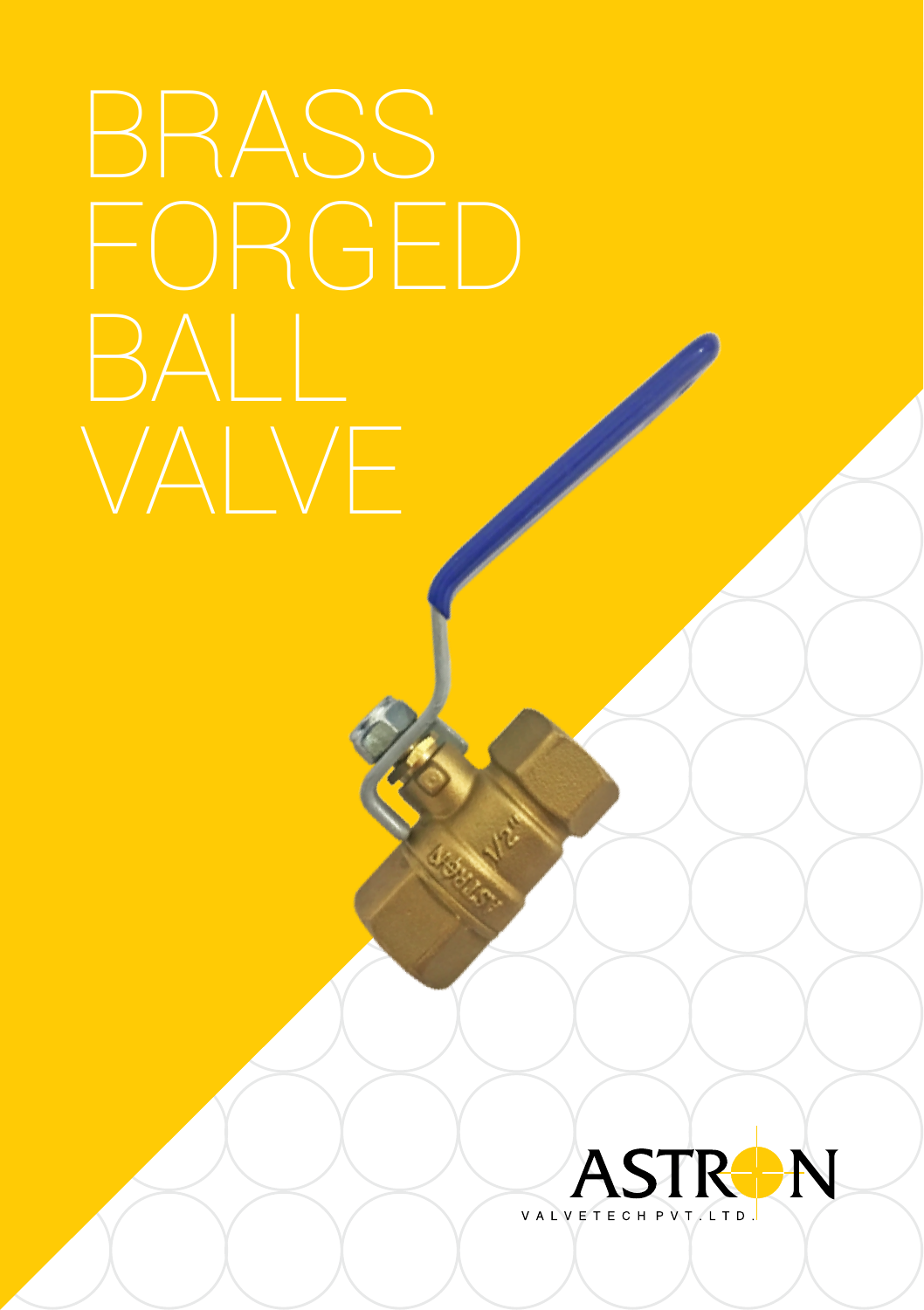## QUALITY in abundant quantity

Astron Valvetech Private Limited situated at Pirangut, Pune, has been in the valve manufacturing business for over a decade. Being a supplier known for LPG Valves, we have diversified our product range to include Ball Valves, Fire Fighting Valves and Safety Relief Valves.

Ball Valves control the flow of liquid/gas/air by means of a ball rotating a quarter turn around its axis. This valve finds applications in the construction industry for plumbing, chemical industry, water supply networks, waste water treatment facilities, petrochemical industry, shipping industry to name a few. Essentially, every process requiring to control flow of liquid/gas is a potential consumer of Ball Valves.

After substantial research, we have developed high quality Brass forged Ball Valves considering the suitability of the material owing to its durable nature. The valves have been designed and manufactured in conformity with international standard EN 13547 - 2013. We also manufacture Ball Valves in conformity with EN 331. These valves are manufactured in our state-of-the-art manufacturing facility.

#### **Our Ball Valves are designed for PN40 ratings and are tested at 25 Bar or as per customer requirement.**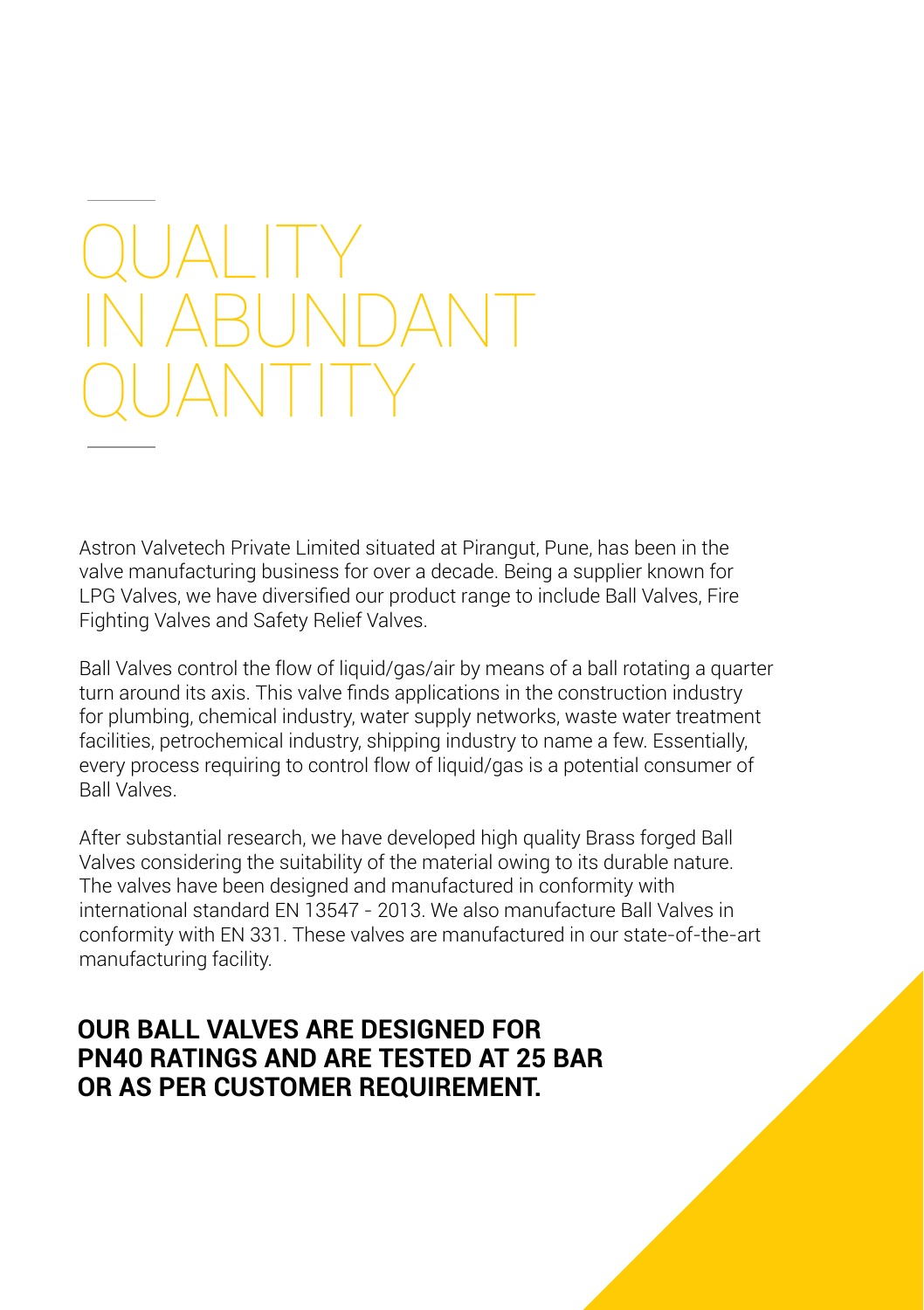### **» STANDARD Specifications**

- Two-piece design
- Brass forged body and end cap (IS 319)
- Brass Ball with Nickel Chrome plating
- PVC coated Steel Handle (Standard colour options available in PVC coating)
- Spindle Blow out proof brass spindle
- PTFE (Teflon) seat
- Threads conforming to ISO7
- Temperature Range: -20 to 180 degree C
- Operating Pressure: 25 Bar
- Valve size and pressure range forged on the body



|                      | 1/2"   | 3/4"   | 1"     |
|----------------------|--------|--------|--------|
| <b>DN</b>            | 15     | 20     | 25     |
| A                    | 52.50  | 59     | 66     |
| B                    | 27     | 36     | 42     |
| C                    | 46     | 50     | 56     |
| D                    | 106    | 106    | 106    |
| E                    | 13.50  | 17.50  | 22     |
| F                    | 13     | 14     | 15.50  |
| A/F(Hex)             | 24     | 30     | 37     |
| KG/CM^2 BAR, LBS-PSI | 40/580 | 40/580 | 40/580 |

The following variants are also available:

- Nickel plating for body and end cap
- SS 304/ 316 Ball